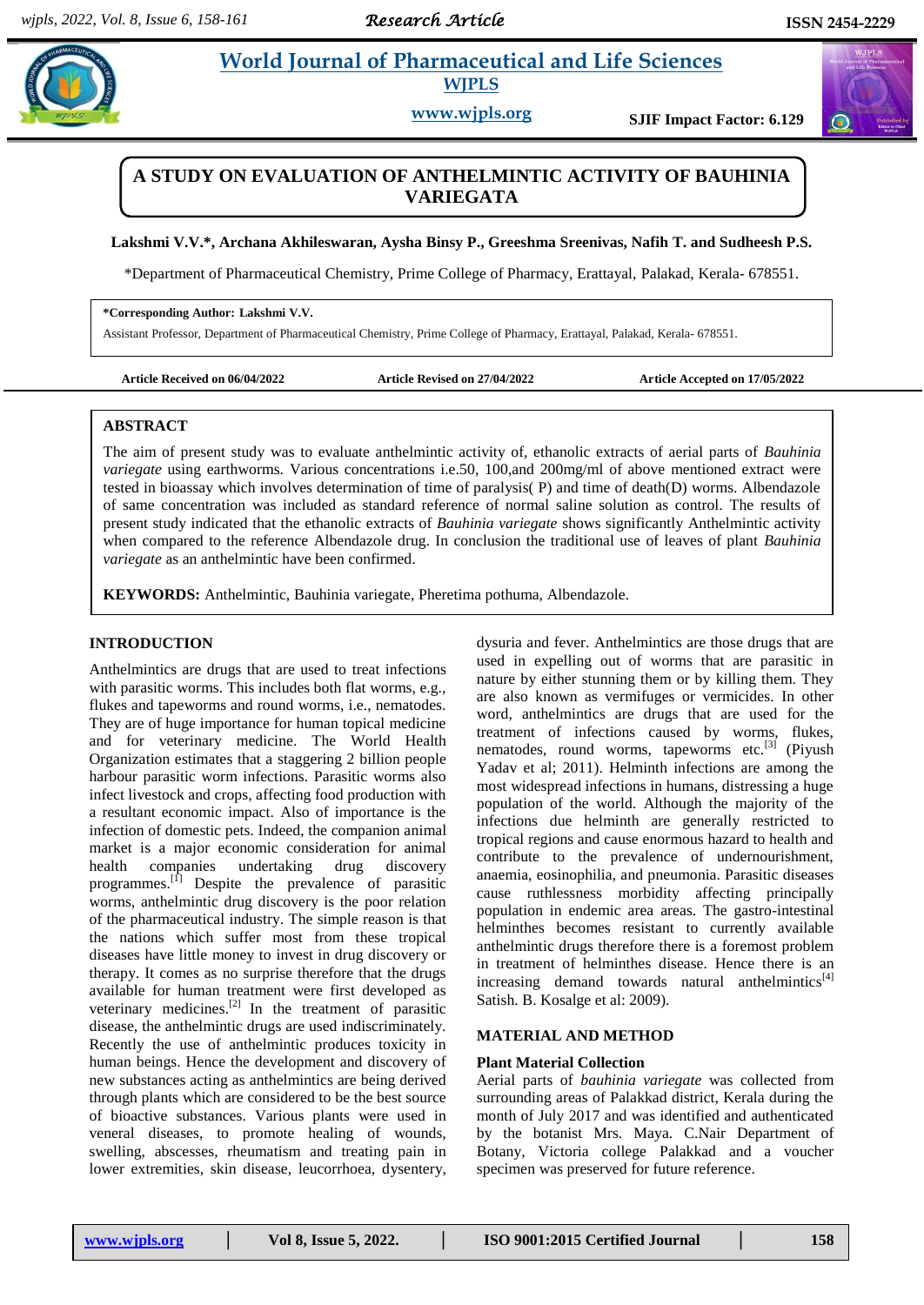#### **Experimental Animals**

Indian adult earthworms (Pheretima posthuma) collected from moist soil near to college campus and washed them with normal saline to remove soil matter and kept in normal saline. The earthworms 4-6cm in length and 0.1- 0.2cm in width were selected for the study. Pheretima posthuma was used for present experiment because of their anatomical and physiological resemblance with intestinal roundworms present in the human body.

#### **Chemical and Reagents**

All the chemicals including Albendazole and reagents were procured from local suppliers and were of analytical grade.

#### **Preparation of Extract**

Shade dried and powdered aerial parts (100g) of *Bauhinia variegate* was soaked in rectified spirit in a round bottom flask. After soaking it for one day, it was refluxed with ethanol 95% (2 Litre) for 3 hours and the clear solution was decanted off. The extraction was repeated thrice. The combined extract was concentrated to a semisolid consistency. Thus total ethanolic extract was obtained. The fractionation of the ethanolic extract was carried out using solvents in the increasing order of polarity i.e. chloroform & ethyl acetate. Each fraction was concentrated, weighed and stored for further studies (Harborne, 1998).

#### **Preparation of Simple Syrup**

66.7 gm of sucrose was weighed and added to purified water and heated until it dissolved with occasional stirring. Sufficient boiling water was added to produce 100 ml.

#### **Preparation of herbal syrup**

One gram of each extracts of *Bauhinia variegata* were dissolved in simple syrup IP and the volume was made up to 100 ml.

| Table 1: Composition of herbal syrup. |  |  |  |  |
|---------------------------------------|--|--|--|--|
|---------------------------------------|--|--|--|--|

| Sl.NO | Ingredients.                   | <b>Required</b><br>quantity.(mg/ml) |
|-------|--------------------------------|-------------------------------------|
|       | Alcoholic<br>extract of plant. | 1gm.                                |
|       | Simple syrup.                  | 100ml                               |

#### **Evaluation of Formulated Polyherbal Syrup**

The polyherbal syrup was evaluated for various parameters such as physical appearance (Colour, Odour, and Taste), pH, weight/ml and viscosity. Stability study and anthelmintic activity was also carried out. In vitro anthelmintic activity was carried out on earthworms. Evaluation of the organoleptic parameters of the herbal syrup revealed that the syrup was dark brown colour and had a pleasant odour and sweet taste.

| Organoleptic parameters of the formulated herbal |  |  |  |
|--------------------------------------------------|--|--|--|
| syrup Parameter and Result                       |  |  |  |

| <b>SL NO</b> | <b>PARAMETER</b> | <b>RESULT</b> |
|--------------|------------------|---------------|
|              | <b>COLOUR</b>    | Dark Brown    |
|              | <b>ODOUR</b>     | Pleasant      |
|              | <b>TASTE</b>     | Sweet         |

Evaluation of the physicochemical parameters of the herbal syrup revealed that the syrup had a weight/ml of 1.989 g/ml. Viscosity and pH of herbal syrup was 2.012 poise and 6.4 respectively. Refractive Index of herbal syrup was also determined.

**Physicochemical Parameters of the formulated herbal syrup**

| <b>SL NO</b> | <b>PARAMETER</b> | <b>RESULT</b> |
|--------------|------------------|---------------|
|              | Weight/ml        | $1.989$ g/ml  |
|              | Viscosity        | 2.012poise    |
|              | Refractive Index | 1.458         |
|              | nН               | 64            |

#### **PHARMACOLOGICAL SCREENING**

#### **Anthelmintic Activity**

The worms were divided in different groups and each group contained six worms. Albendazole (25mg/ml, 50 mg/ml, and 100 mg/ml) was used as reference standards. Normal saline were used as control. All the test solutions and standard drug solutions were prepared freshly before starting the experiment. Three concentrations of extracts and formulated syrup were prepared in normal saline and used for this study like Extract of leaves of Neolamarckia cadamba (50mg/ml, 100mg/ml, and 200mg/ml), Extract of barks of Alstonia scholaris (50mg/ml, 100mg/ml, 200mg/ml) and formulated polyherbal syrup (50mg/ml, 100mg/ml, 200mg/ml). Observations were made for the time of paralysis and death. Time of paralysis was noted when no movement of any sort could be observed except when the worms were shaken vigorously. Death time was noted when worms lost their motility followed with fading away their body colours. All experiments were carried out in accordance with the guideline of the Institutional Bio safety and Ethical Committee.

#### **Statistical Analysis**

All graph drawings and statistical calculations were performed using Microsoft excel. All values are expressed as Mean ± SEM.

#### **RESULTS AND DISCUSSION**

The primary objective of this work was to develop herbal syrup from aerial parts of Bauhinia variegate. The development of such herbal formulation will mark an important advancement in the area of phytopharmaceuticals. The result of the anthelmintic activity showed the single extract of the plant have significant anthelmintic activity, and also herbal syrup has good effect on earthworms have comparable activity to that of Albendazole. Thus it can be concluded that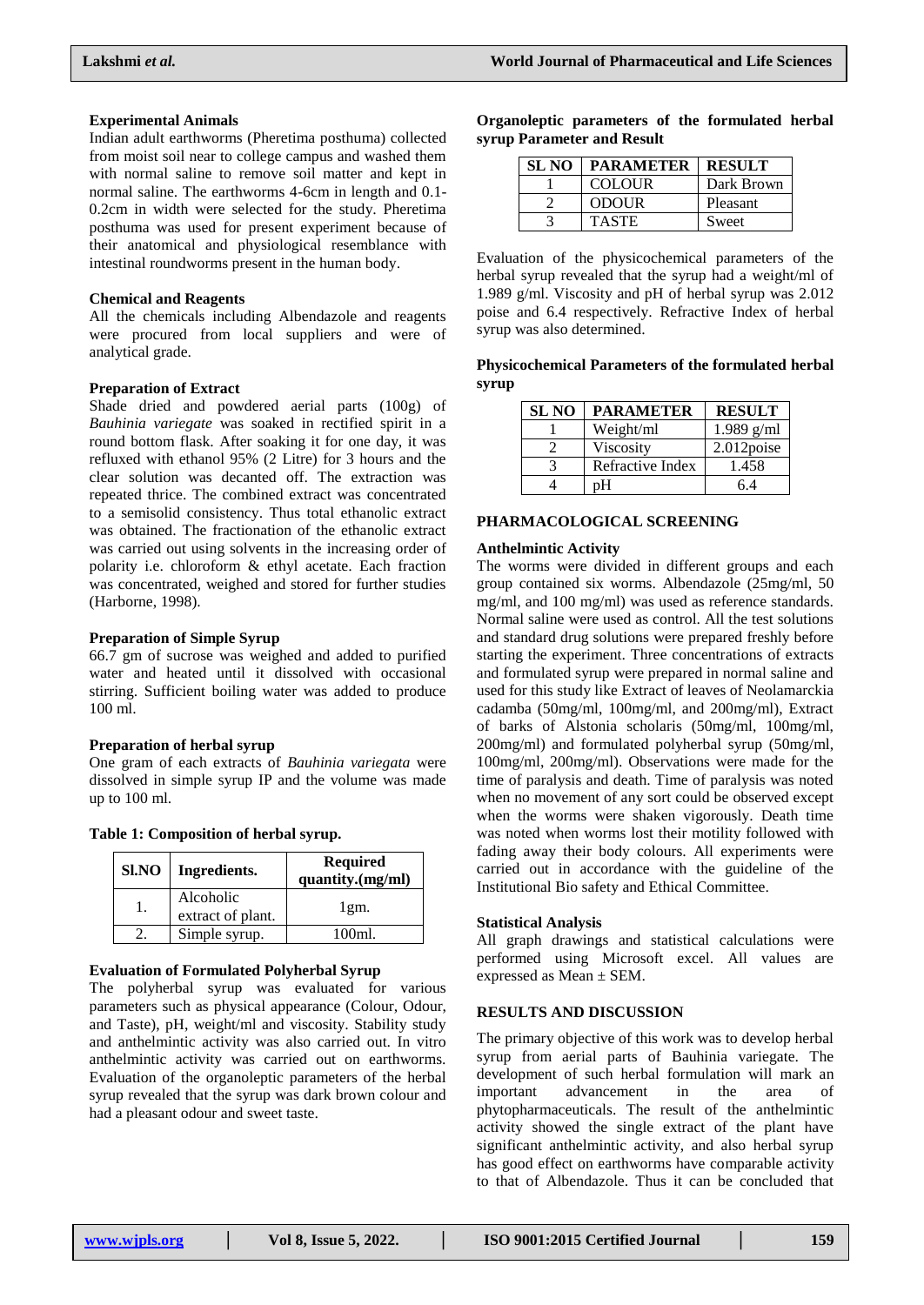these formulated herbal syrup could be suitable dosage form from aerial parts of Bauhinia variegate.

#### **Anthelmintic activity of alcoholic extract**

| Group.           | concentration | Time taken for    | Time taken for   |
|------------------|---------------|-------------------|------------------|
|                  | used(mg/ml)   | paralysis(mg/ml). | death(mg/ml).    |
|                  | 50            | $18.5 + 2.723$ .  | $23.73 + 2.23$   |
| Standard         | 100           | $13.2 \pm 1.2$ .  | $19.33 \pm 1.7$  |
|                  | <b>200</b>    | $7.33 \pm 4.33$   | $10.46 \pm 2.3$  |
|                  | 50.           | $15.35 \pm 3.3$   | $20.34 \pm 1.2$  |
| Ethanol extract. | 100.          | $12.12 \pm 1.3$   | $15.66 \pm 6.7$  |
|                  | <b>200.</b>   | $9.234 \pm 4.56$  | $10.39 \pm 2.11$ |
|                  | 50.           | $18.5 + 2.723$    | $23.73 \pm 2.33$ |
| Herbal syrup     | 100.          | $13.2 \pm 1.2$    | $19.33 \pm 1.7$  |
|                  | <b>200.</b>   | $9.33 \pm 4.33$   | $11.98 \pm 2.3$  |

### **ACKNOWLEDGEMENTS**

The authors are grateful to the management of Prime College of Pharmacy, Palakkad for their encouragement and providing facilities for this work.

#### **REFERENCES**

- 1. John H. Block & John M. Beale Jr. Wilson & Gisevold, Textbook of Organic chemistry 11th ed., 2007; 264.
- 2. Ashutosh Kar. Medicinal Chemistry. New Age International Publication, 2004; 65.
- 3. A Review on Anthelmintic drugs and their future scope: Piyush Yadav, Rupali Singh, 2011.
- 4. Use of plants in novel approaches for control of gastrointestinal helminthes in livestock with emphasis on small ruminants: Githiori. J.B, Athanasiadou. S and Thamsborg S.M., 2006.
- 5. Traditional Antihelmintic, Antiparasitic and repellent use of plants in central Italy: Guarrera P.M., 1999.
- 6. Book of Botanical medicine in Clinical practice: Min, Ronald Ross Watson, Victor. R. Preedy, 2008.
- 7. Anthelmintic activity of Artemisia brevifolia in sheep: Iqbal. Z, M. Lateef, M. Ashraf, A. Jabbar, 2004.
- 8. Molecular identification and phylogenetic analysis of baculoviruses from Lepidopetra: Jehle J.A, Lange. M, Wang. H, Hu Z, Wang. Y, Hauschild. R., 2006.
- 9. Effect of grass or cassava foliage on growth and nematode parasite infestation in goats fed low or high protein diets in confinement: Seng Sokerya and Preston. T.R., 2003.
- 10. Growth performance and parasitic infeststion of goats given cassava leaf silage or sun dried cassava leaves;A supplement to grazing in lowland and up land regions of Cumbodia: H.O Bunyeth and Preston. T.R., 2006.
- 11. Psychometric properties of he long and short versions of he young Schema Questinnaire: core beliefs among bulimic and comparison women: Waller. G, Meyer. C, Ohanian. V., 2001.
- 12. Assay of Nematocidal activity of isoquinoline alkaloids using third stage larvae of Strongyloides ratti and S: Satuo. T, Koga. M, Matsuhashi. R, Koile. K, Tada. I and Nikaido. T., 2002.
- 13. Chemical and biological properties of an extracellular lipopolysaccharide from Escherichia coli grown under lysine-liming condition: Taylor. A, Knox. K.W, Work. E., 1966.
- 14. Anthelmintic activity of Leucaena leucocephala seed extract on Haemonchus contortus infective larvae: Isaiab Oluwafemi Ademola, Olaleunle. S. Idowa, 2006.
- 15. Investidgation of in vitro anthelmintic activity of Thespesia Lampas(CAV): Satish. B.Kosalge, Ravindra. A.Fursule., 2009.
- 16. Cytotoxicity of selected Camerounian medicinal plants and Nauclea Pobeguinii towards multifacorial drug-resistant cancer cell: Victor kuete, Thomas Efferth, Louis. P. Sandjo, Armella. T. Mbaveng, Jackson A.Seukep, Bonaventure. T. Nagadji, 2015.
- 17. Comparative Evaluation of Anthelmintic potential of Bauhinia variegata: Varsha Tiwari, 2015.
- 18. In vitro Anthelmintic activity of Luffa cylindrical Leaves in Indian Adult Earthworm: Sangh Partap, 2012.
- 19. In vitro Anthelmintic activity of Acorus Calamus leaves: Tejendra bhakti, 2013.
- 20. Anthelmintic activity of stem bark of Bauhinia purpurea Linn: Chandrasekhar, Gupta Daksha, Richard Lobo and Gupta Nilesh, 2012.
- 21. In vitro Anthelminitic activity of Leonotis neptifolia (L): K. Gnaneswaril, 2013.
- 22. In vitro Evaluation of Anhelmintic activity of Hedychium Spichatum rhizome and Zingiber Zerumbet rhizome on Pheritima posthuma model: Shambuditya Goswamie, 2011.
- 23. Investigation of in vitro Anthelmintic activity of Cleorodendron Inerme: Mondal Subhasish, 2010.
- 24. Comparative study of Anthelmintic activity between aqueous and etthanolic extract of Solanum surattense linn: Bhabani S. Nayak, 2009.